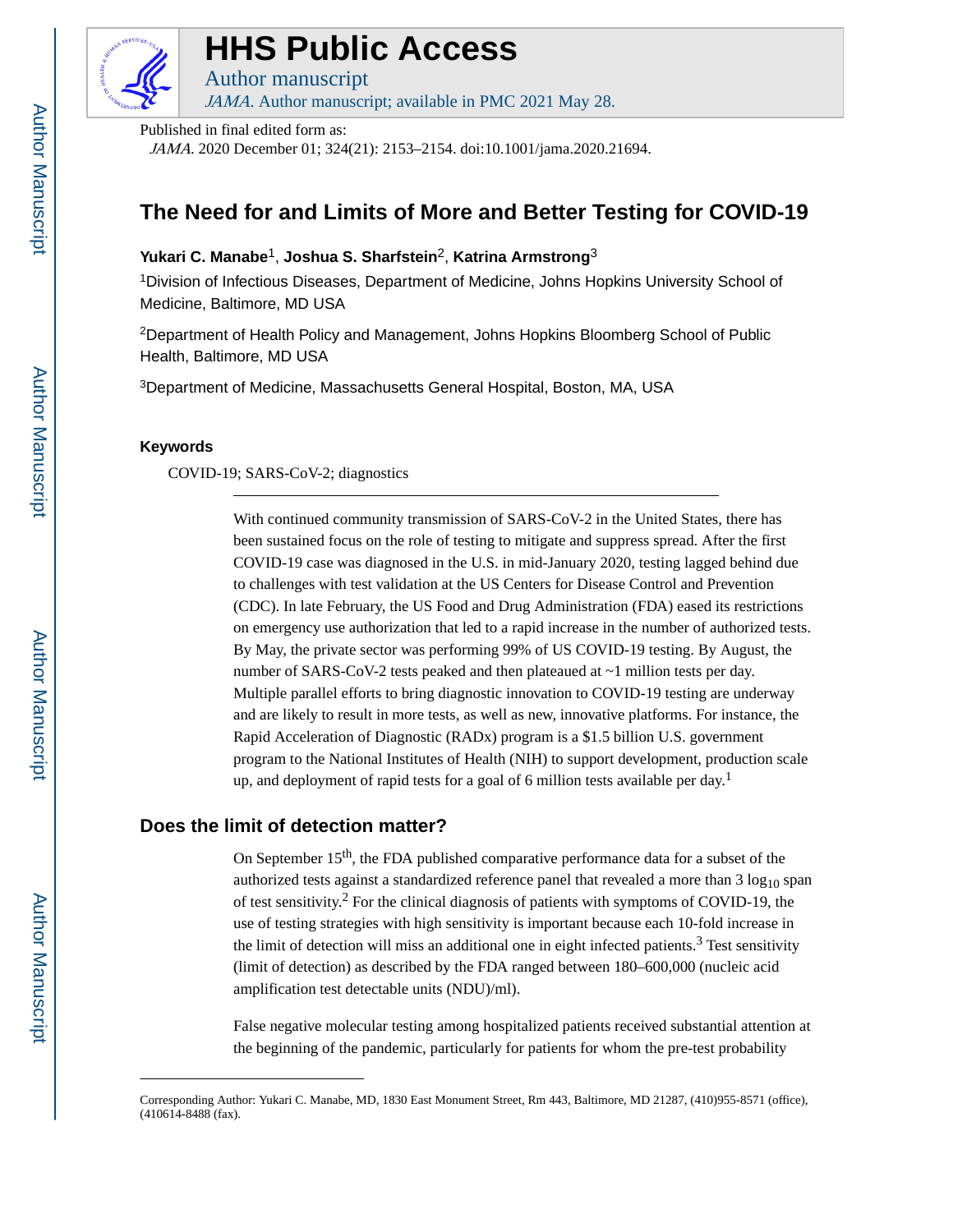was high based on clinical and radiographic appearance. Given that false negative tests occur even with the most sensitive tests due to timing during infection and sampling, diagnostic algorithms have been developed in many hospitals that include a range of clinical variables. Patients with a clinical presentation consistent with COVID-19 and an initial negative molecular test may warrant lower respiratory tract sampling and require continued isolation. Testing alone is not enough for clinical care.

# **A public health approach may utilize less sensitive, rapid, point-of-care tests in ways that are different from clinical care.**

Testing in the public health setting brings different challenges. An important feature of SARS-CoV-2 is that it can be transmitted while a host is unaware of infection. Epidemiologic evidence has demonstrated that pre-symptomatic and asymptomatic transmission of virus has driven the current epidemic.<sup>4</sup> High rates of household transmission – where there is limited wearing of masks and social distancing – has been documented in a study that involved 382 SARS-CoV-2 exposed children, of whom 76% became infected.<sup>5</sup> To limit outbreaks, testing is needed to identify as many individuals who are transmitting infection as quickly as possible, so they can be isolated and their contacts identified and quarantined.

In this setting, the best test is not necessarily one that determines whether a person has any evidence of SARS-CoV-2, but one that quickly and accurately identifies individuals who are capable of transmitting the infection to others. However, data on the clinical and microbiologic characteristics of infectivity in both asymptomatic and symptomatic patients is limited, at least in part because upper respiratory samples must be cultured in biosafety level-3 containment laboratories. In animal models, virus culture corresponds with experimental transmission of SARS-CoV-2.<sup>6</sup> Other measures of active virus replication include tests to identify viral sub-genomic messenger RNA which is transcribed only in infected cells<sup>7</sup>, and fluorescent *in situ* hybridization to visualize virus together with specific cellular changes; however, neither are available as approved in vitro diagnostic tests. Despite these limited laboratory data, most clinical studies suggest that the infectious period lasts from about 2 days after exposure to 12 days after symptom onset among those who develop symptomatic disease. This is also the period during which the viral load as measured by viral RNA copies/ml is likely to be highest.

Tests that can quickly identify many individuals with infectious virus (rather than simply viral RNA) including when individuals have no symptoms could limit the spread of infection and help prevent large outbreaks. Antigen tests have the potential to serve this role. These tests capture viral proteins in a rapid lateral flow format that can be easily performed by untrained personnel and give results in <15 minutes. Although less sensitive than RT-PCR tests, early data suggest that antigen tests can be used to diagnose individuals with infectious virus during symptomatic COVID-19.<sup>8</sup> Antigen tests may play a key role in rapidly identifying those at highest risk for transmitting disease. However, test performance for people without symptoms is poorly understood, and more research into the value of these tests is urgently needed.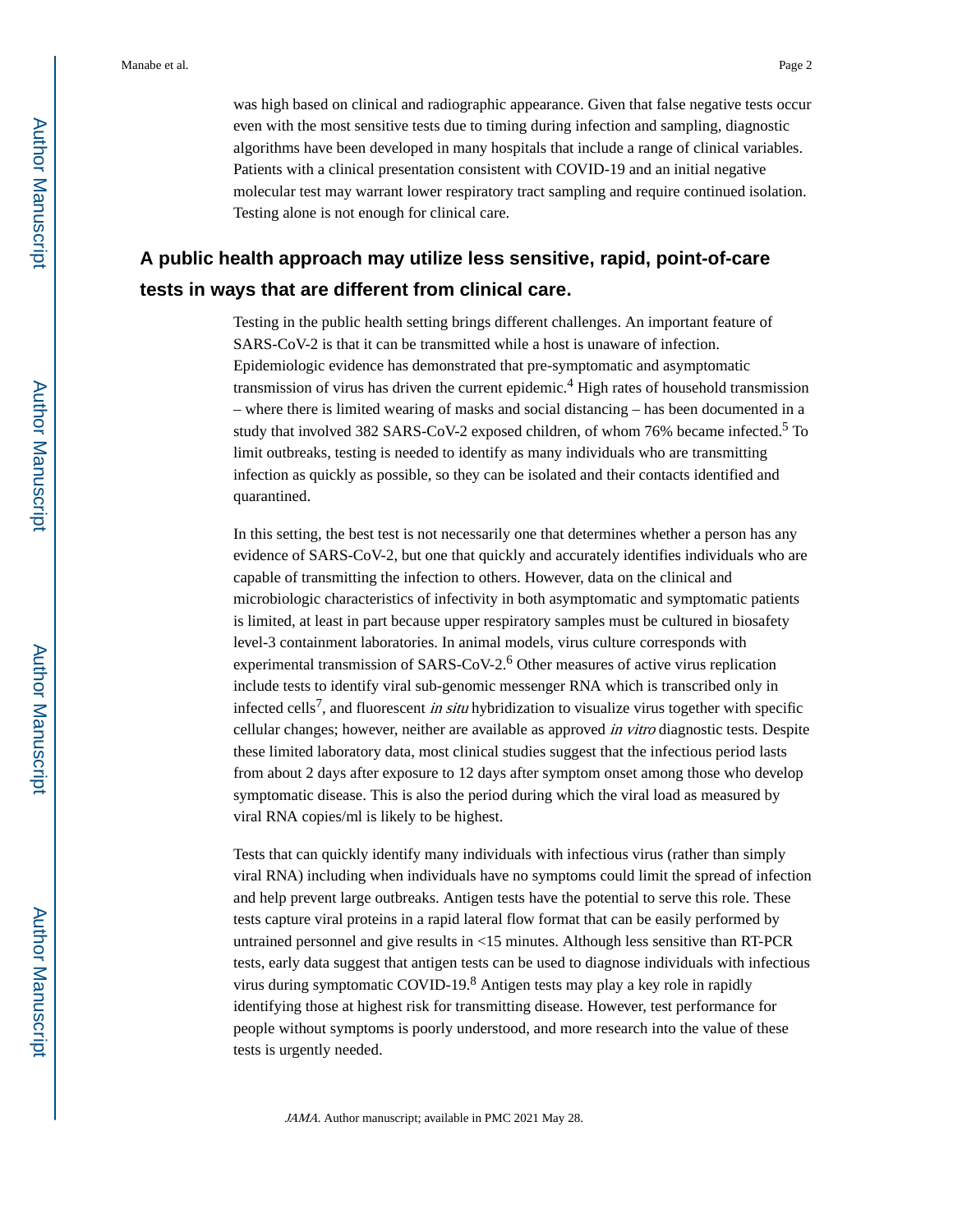### **Testing at scale also has to be accessible and acceptable.**

Broad use of testing requires broad acceptance of testing procedures. Nasopharyngeal swab is not conducive to frequent retesting; most patients find clinician-collected NP swabs invasive and uncomfortable. The use of more easily obtained specimens like nasal swabs (self-collected as well as clinician-collected) and potentially salivary sample types will be important for a broad testing strategy to work in the clinical and community settings. Access to any test continues to be challenging, particularly for individuals without adequate insurance coverage for expenses related to testing and those without easy access to testing in their own communities.

In addition to understanding the performance of rapid antigen tests in the asymptomatic phase, more data are needed about how such tests could be effectively deployed in resourcelimited settings. Furthermore, just as with the diagnostic setting, pre-test probability remains key in interpreting the results of any test that is less than 100% sensitive and specific. The low prevalence of SARV-CoV-2 infection in most settings where testing is broadly applied such as schools and university campuses will lead to false positive results and the need for secondary confirmation testing. As more tests are produced at scale, the optimized use case for each test must consider workflow (number of steps, ability to be performed by paraprofessionals at point-of-care, or even in the home setting), turnaround time, central reporting of testing results, especially positives, and accuracy. Tests with a lower limit of detection may allow for pooling of specimens to lower the cost of screening.

#### **Testing must be part of a coordinated strategy.**

Even as efforts continue to address these public health testing challenges, recent highly publicized outbreaks (such as university campuses and in the White House) are a stark reminder that testing alone is also not sufficient to prevent community transmission. It is more accurate to consider testing less a prevention strategy than a mitigation strategy. Testing in the absence of other proven prevention strategies is unable to prevent outbreaks.<sup>9</sup> Even as tests become faster with higher sensitivity and specificity, social distancing, mask wearing and avoidance of large indoor and outdoor gatherings must remain central to any public health strategy. While the evidence is growing that widespread access to rapid antigen testing may be a pragmatic tool to interrupt the community transmission of SARS-CoV-2, what will remain equally important to prevent spread of infection to others is what happens before and after test results are delivered. Even the perfect test cannot go it alone.

#### **Acknowledgments**

Disclosures and Funding:

YCM receives salary support from NIH funded Rapid Acceleration of Diagnostics (RADx) program (U54EB007958-12, 3U54HL143541-02S2) and has received tests from Quanterix, Becton-Dickinson, and Hologic for research-related purposes. She also receives funding support to Johns Hopkins University from miDiagnostics.